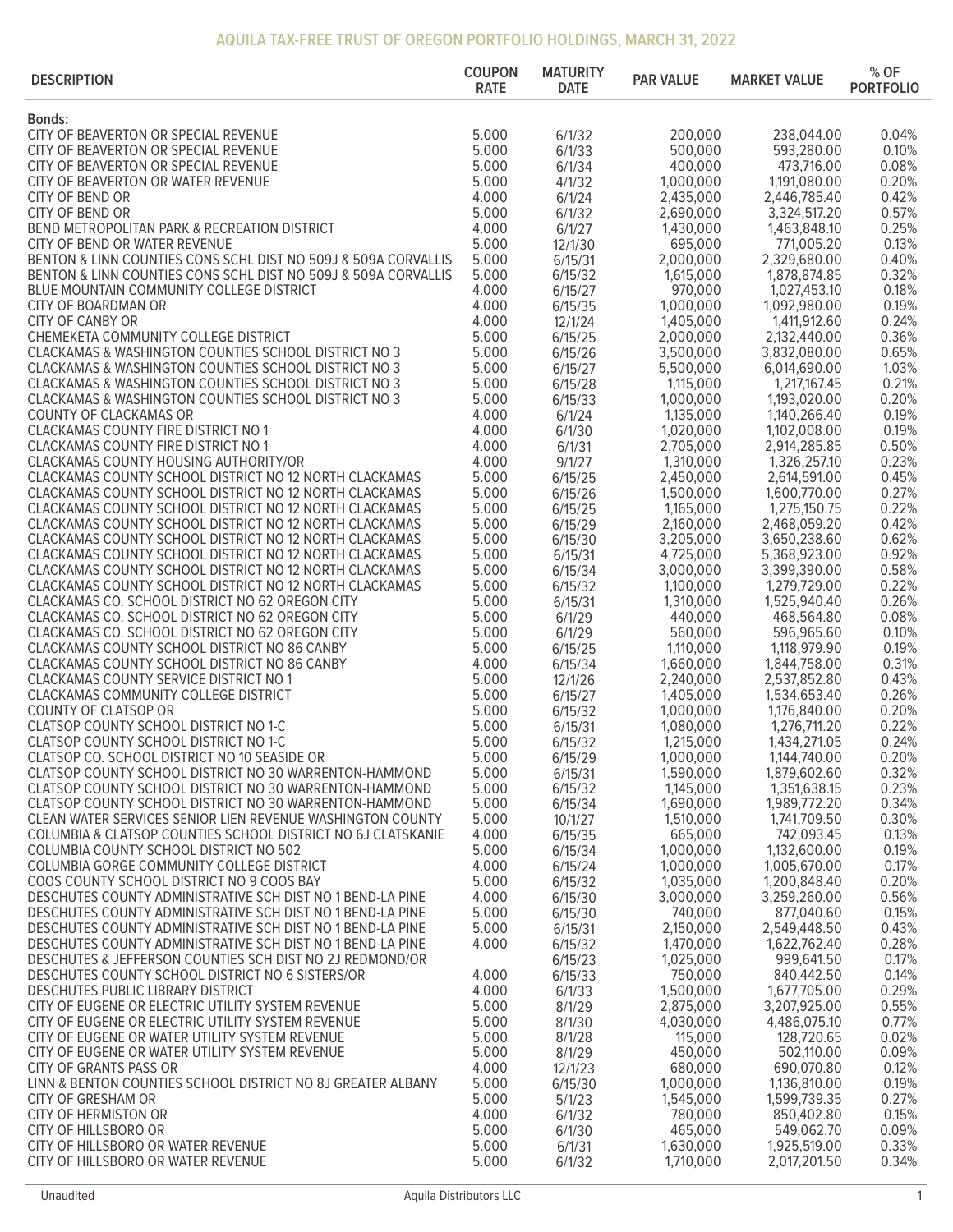| <b>DESCRIPTION</b>                                                                             | <b>COUPON</b><br><b>RATE</b> | <b>MATURITY</b><br><b>DATE</b> | <b>PAR VALUE</b>       | <b>MARKET VALUE</b>          | $%$ OF<br><b>PORTFOLIO</b> |
|------------------------------------------------------------------------------------------------|------------------------------|--------------------------------|------------------------|------------------------------|----------------------------|
| HOOD RIVER COUNTY SCHOOL DISTRICT                                                              | 4.000                        | 6/15/30                        | 2,260,000              | 2,413,476.60                 | 0.41%                      |
| HOOD RIVER COUNTY SCHOOL DISTRICT                                                              | 4.000                        | 6/15/31                        | 2,400,000              | 2,559,024.00                 | 0.44%                      |
| JACKSON COUNTY SCHOOL DISTRICT NO 5 ASHLAND                                                    | 5.000                        | 6/15/28                        | 1,385,000              | 1,613,358.80                 | 0.28%                      |
| JACKSON COUNTY SCHOOL DISTRICT NO 5 ASHLAND                                                    | 5.000                        | 6/15/34                        | 2,845,000              | 3,345,520.85                 | 0.57%                      |
| JACKSON COUNTY SCHOOL DISTRICT NO 6 CENTRAL POINT                                              | 5.000                        | 6/15/31                        | 2,665,000              | 3,140,702.50                 | 0.54%                      |
| JACKSON COUNTY SCHOOL DISTRICT NO 549C MEDFORD                                                 | 4.000                        | 12/15/33                       | 750,000                | 841,815.00                   | 0.14%                      |
| JACKSON COUNTY SCHOOL DISTRICT NO 549C MEDFORD                                                 | 4.000                        | 12/15/34                       | 570,000                | 638,930.10                   | 0.11%                      |
| JEFFERSON COUNTY SCHOOL DISTRICT NO 509J                                                       | 5.000                        | 6/15/25                        | 1,400,000<br>1,250,000 | 1,454,964.00<br>1,299,075.00 | 0.25%                      |
| KLAMATH COUNTY SCHOOL DISTRICT                                                                 | 5.000<br>4.000               | 6/15/24<br>12/1/30             | 3,140,000              | 3,431,046.60                 | 0.22%<br>0.59%             |
| CITY OF LAKE OSWEGO OR<br>LANE & DOUGLAS COUNTIES SCHOOL DISTRICT NO 45J3                      | 4.000                        | 6/15/27                        | 2,665,000              | 2,880,411.95                 | 0.49%                      |
| LANE COMMUNITY COLLEGE                                                                         | 5.000                        | 6/15/24                        | 1,840,000              | 1,854,296.80                 | 0.32%                      |
| LANE COMMUNITY COLLEGE                                                                         | 4.000                        | 6/15/24                        | 1,750,000              | 1,829,957.50                 | 0.31%                      |
| LANE COMMUNITY COLLEGE                                                                         | 5.000                        | 6/15/30                        | 1,930,000              | 2,321,539.10                 | 0.40%                      |
| LANE COMMUNITY COLLEGE                                                                         | 4.000                        | 6/15/33                        | 1,000,000              | 1,111,130.00                 | 0.19%                      |
| LANE COMMUNITY COLLEGE                                                                         | 4.000                        | 6/15/34                        | 2,820,000              | 3,118,440.60                 | 0.53%                      |
| LANE COUNTY SCHOOL DISTRICT NO 4J EUGENE                                                       | 4.000                        | 6/15/24                        | 2,850,000              | 2,867,470.50                 | 0.49%                      |
| LANE COUNTY SCHOOL DISTRICT NO 4J EUGENE                                                       | 5.000<br>3.000               | 6/15/26<br>6/15/24             | 4,575,000<br>2,765,000 | 4,882,348.50<br>2,832,106.55 | 0.83%<br>0.48%             |
| LANE COUNTY SCHOOL DISTRICT NO 4J EUGENE                                                       | 5.000                        | 6/15/27                        | 1,735,000              | 1,896,302.95                 | 0.32%                      |
| LANE COUNTY SCHOOL DISTRICT NO 19 SPRINGFIELD<br>LANE COUNTY SCHOOL DISTRICT NO 19 SPRINGFIELD | 5.000                        | 6/15/25                        | 1,000,000              | 1,093,250.00                 | 0.19%                      |
| LANE COUNTY SCHOOL DISTRICT NO 69 JUNCTION CITY                                                | 5.000                        | 6/15/25                        | 630,000                | 688,747.50                   | 0.12%                      |
| <b>CITY OF LEBANON OR</b>                                                                      | 5.000                        | 6/1/24                         | 1,050,000              | 1,088,167.50                 | 0.19%                      |
| <b>CITY OF LEBANON OR</b>                                                                      | 5.000                        | 6/1/25                         | 1,165,000              | 1,263,838.60                 | 0.22%                      |
| LINCOLN COUNTY SCHOOL DISTRICT/OR                                                              | 4.000                        | 6/15/24                        | 2,370,000              | 2,373,294.30                 | 0.40%                      |
| LINN BENTON COMMUNITY COLLEGE DISTRICT                                                         | 5.000                        | 6/1/27                         | 1,520,000              | 1,652,346.40                 | 0.28%                      |
| LINN MARION COS SCHOOL DISTRICT 129J SANTIAM CANYON                                            | 5.000                        | 6/15/34                        | 750,000                | 881,947.50                   | 0.15%                      |
| <b>CITY OF MADRAS OR</b>                                                                       | 4.500                        | 2/15/27                        | 725,000<br>1,260,000   | 743,676.00<br>1,309,467.60   | 0.13%                      |
| MARION & CLACKAMAS COUNTIES SCHOOL DIST NO 4J SILVER FALLS/OR                                  | 5.000<br>5.000               | 6/15/24<br>6/15/30             | 5,000,000              | 5,837,400.00                 | 0.22%<br>1.00%             |
| SALEM-KEIZER SCHOOL DISTRICT NO 24J<br>SALEM-KEIZER SCHOOL DISTRICT NO 24J                     | 5.000                        | 6/15/31                        | 5,525,000              | 6,435,741.00                 | 1.10%                      |
| SALEM-KEIZER SCHOOL DISTRICT NO 24J                                                            | 5.000                        | 6/15/33                        | 6,600,000              | 7,873,932.00                 | 1.34%                      |
| SALEM-KEIZER SCHOOL DISTRICT NO 24J                                                            | 5.000                        | 6/15/34                        | 3,000,000              | 3,574,680.00                 | 0.61%                      |
| MARION COUNTY SCHOOL DISTRICT NO 103 WOODBURN/OR                                               | 5.000                        | 6/15/27                        | 2,140,000              | 2,335,489.00                 | 0.40%                      |
| MARION COUNTY SCHOOL DISTRICT NO 103 WOODBURN/OR                                               | 5.000                        | 6/15/28                        | 2,260,000              | 2,466,451.00                 | 0.42%                      |
| CITY OF MCMINNVILLE OR                                                                         | 5.000                        | 2/1/27                         | 2,075,000              | 2,239,921.00                 | 0.38%                      |
| METRO/OR                                                                                       | 4.000                        | 6/1/26                         | 4,000,000              | 4,018,720.00                 | 0.69%                      |
| METRO/OR                                                                                       | 4.000<br>4.000               | 6/1/33<br>6/1/34               | 2,660,000<br>3,900,000 | 2,981,620.60<br>4,356,846.00 | 0.51%<br>0.74%             |
| METRO/OR<br>METRO/OR                                                                           | 5.000                        | 6/15/31                        | 750,000                | 848,272.50                   | 0.14%                      |
| MOUNT HOOD COMMUNITY COLLEGE DISTRICT                                                          | 5.000                        | 6/1/27                         | 1,865,000              | 2,086,282.25                 | 0.36%                      |
| MOUNT HOOD COMMUNITY COLLEGE DISTRICT                                                          | 5.000                        | 6/1/29                         | 1,000,000              | 1,113,570.00                 | 0.19%                      |
| MULTNOMAH & CLACKAMAS COS SCH DIST NO 10JT GRESHAM-BARLOW                                      | 5.000                        | 6/15/29                        | 2,500,000              | 2,863,175.00                 | 0.49%                      |
| MULTNOMAH & CLACKAMAS COS SCH DIST NO 10JT GRESHAM-BARLOW                                      | 5.000                        | 6/15/31                        | 1,175,000              | 1,337,608.25                 | 0.23%                      |
| MULTNOMAH & CLACKAMAS COS SCH DIST NO 10JT GRESHAM-BARLOW                                      | 5.000                        | 6/15/29                        | 1,535,000              | 1,819,711.80                 | 0.31%                      |
| MULTNOMAH-CLACKAMAS COUNTIES CENTENNIAL SCH DIST NO 28JT/OR                                    | 5.000                        | 6/15/34                        | 1,260,000<br>715,000   | 1,501,365.60<br>851,050.20   | 0.26%                      |
| MULTNOMAH-CLACKAMAS COUNTIES CENTENNIAL SCH DIST NO 28JT/OR                                    | 5.000<br>5.000               | 6/15/35<br>6/1/30              | 3,000,000              | 3,408,060.00                 | 0.15%<br>0.58%             |
| COUNTY OF MULTNOMAH OR<br>MULTNOMAH COUNTY SCHOOL DISTRICT NO 1 PORTLAND/OR                    | 5.000                        | 6/15/26                        | 2,970,000              | 3,241,161.00                 | 0.55%                      |
| MULTNOMAH COUNTY SCHOOL DISTRICT NO 7 REYNOLDS                                                 | 5.000                        | 6/15/26                        | 5,680,000              | 6,215,226.40                 | 1.06%                      |
| MULTNOMAH COUNTY SCHOOL DISTRICT NO 7 REYNOLDS                                                 | 5.000                        | 6/15/27                        | 1,500,000              | 1,637,925.00                 | 0.28%                      |
| MULTNOMAH COUNTY SCHOOL DISTRICT NO 7 REYNOLDS                                                 | 5.000                        | 6/15/28                        | 1,825,000              | 1,989,250.00                 | 0.34%                      |
| MULTNOMAH COUNTY SCHOOL DISTRICT NO 40                                                         | 5.000                        | 6/15/23                        | 1,500,000              | 1,509,795.00                 | 0.26%                      |
| <b>CITY OF NEWPORT OR</b>                                                                      | 4.500                        | 6/15/22                        | 565,000                | 565,943.55                   | 0.10%                      |
| OREGON COAST COMMUNITY COLLEGE DISTRICT                                                        | 5.000                        | 6/15/25                        | 1,770,000<br>2,000,000 | 1,783,752.90<br>2,015,420.00 | 0.30%                      |
| OREGON HEALTH & SCIENCE UNIVERSITY                                                             | 5.000<br>5.000               | 7/1/23<br>7/1/28               | 1,250,000              | 1,393,375.00                 | 0.34%<br>0.24%             |
| OREGON HEALTH & SCIENCE UNIVERSITY<br>OREGON HEALTH & SCIENCE UNIVERSITY                       | 5.000                        | 7/1/33                         | 1,000,000              | 1,114,270.00                 | 0.19%                      |
| OREGON HEALTH & SCIENCE UNIVERSITY                                                             | 5.000                        | 7/1/30                         | 500,000                | 590,750.00                   | 0.10%                      |
| OREGON HEALTH & SCIENCE UNIVERSITY                                                             | 5.000                        | 7/1/31                         | 250,000                | 294,587.50                   | 0.05%                      |
| OREGON HEALTH & SCIENCE UNIVERSITY                                                             | 5.000                        | 7/1/33                         | 1,000,000              | 1,211,740.00                 | 0.21%                      |
| OREGON HEALTH & SCIENCE UNIVERSITY                                                             | 5.000                        | 7/1/34                         | 1,000,000              | 1,203,340.00                 | 0.21%                      |
| OREGON HEALTH & SCIENCE UNIVERSITY                                                             | 5.000                        | 7/1/35                         | 1,000,000              | 1,199,960.00                 | 0.20%                      |
| OREGON HEALTH & SCIENCE UNIVERSITY                                                             | 5.000                        | 7/1/46                         | 5,500,000              | 6,590,210.00                 | 1.12%                      |
| STATE OF OREGON DEPARTMENT OF TRANSPORTATION                                                   | 5.000<br>5.000               | 11/15/24<br>11/15/25           | 3,605,000<br>625,000   | 3,688,059.20<br>639,400.00   | 0.63%<br>0.11%             |
| STATE OF OREGON DEPARTMENT OF TRANSPORTATION<br>STATE OF OREGON DEPARTMENT OF TRANSPORTATION   | 5.000                        | 11/15/26                       | 1,000,000              | 1,051,750.00                 | 0.18%                      |
| STATE OF OREGON DEPARTMENT OF TRANSPORTATION                                                   | 5.000                        | 11/15/26                       | 1,040,000              | 1,121,785.60                 | 0.19%                      |
| STATE OF OREGON DEPARTMENT OF TRANSPORTATION                                                   | 5.000                        | 11/15/28                       | 8,000,000              | 8,629,120.00                 | 1.47%                      |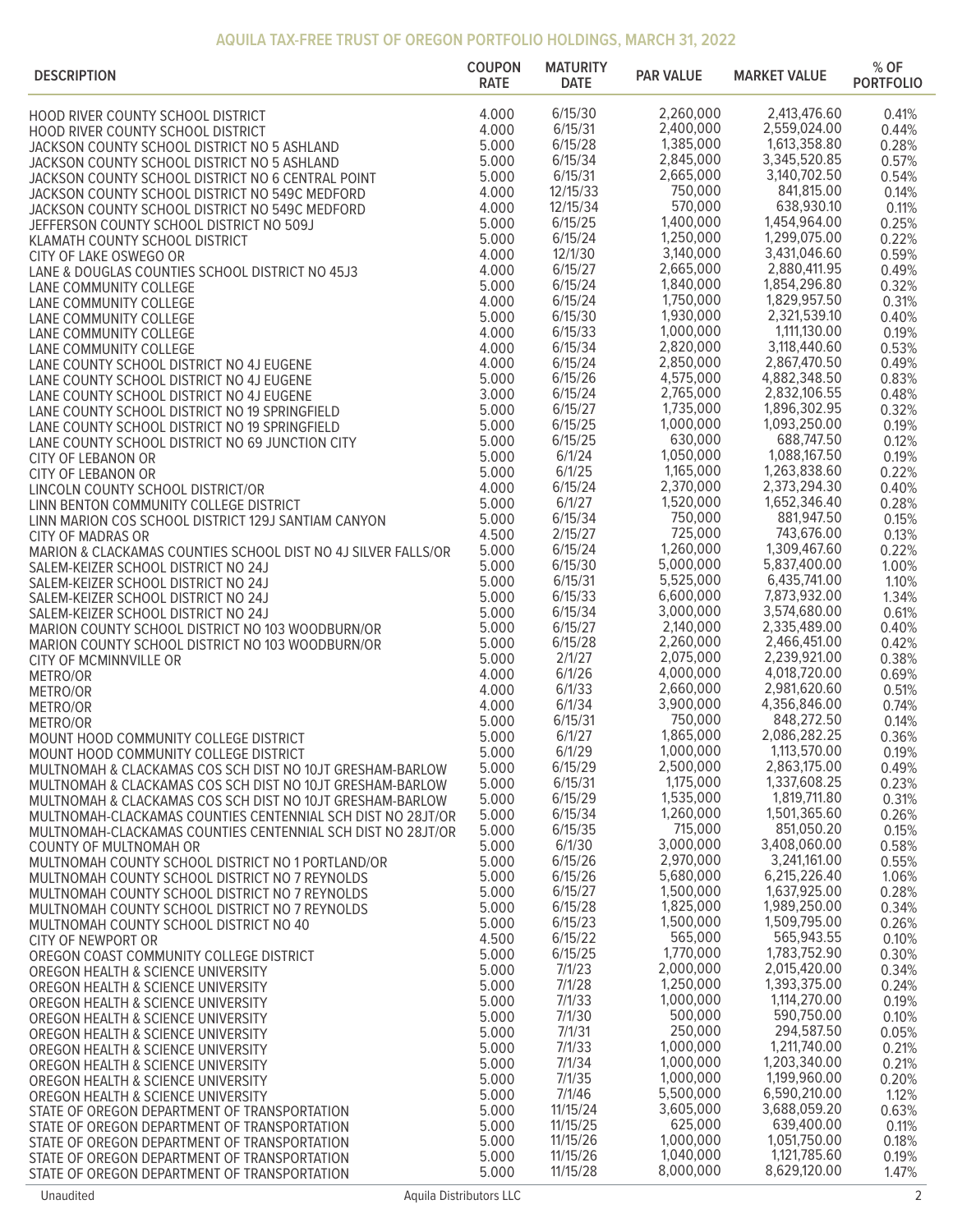| <b>DESCRIPTION</b>                                                                                  | <b>COUPON</b><br><b>RATE</b> | <b>MATURITY</b><br><b>DATE</b> | <b>PAR VALUE</b>       | <b>MARKET VALUE</b>          | % OF<br><b>PORTFOLIO</b> |
|-----------------------------------------------------------------------------------------------------|------------------------------|--------------------------------|------------------------|------------------------------|--------------------------|
| STATE OF OREGON DEPARTMENT OF TRANSPORTATION                                                        | 5.000                        | 11/15/29                       | 5,000,000              | 5,672,850.00                 | 0.97%                    |
| STATE OF OREGON DEPARTMENT OF TRANSPORTATION                                                        | 5.000                        | 11/15/35                       | 6,000,000              | 7,111,080.00                 | 1.21%                    |
| STATE OF OREGON DEPARTMENT OF TRANSPORTATION                                                        | 5.000                        | 11/15/35                       | 2,250,000              | 2,688,997.50                 | 0.46%                    |
| STATE OF OREGON DEPARTMENT OF TRANSPORTATION                                                        | 5.000<br>5.000               | 11/15/36<br>4/1/25             | 5,000,000<br>1,000,000 | 5,969,250.00<br>1,059,630.00 | 1.02%                    |
| OREGON STATE LOTTERY<br>OREGON STATE LOTTERY                                                        | 5.000                        | 4/1/26                         | 5,000,000              | 5,432,300.00                 | 0.18%<br>0.93%           |
| OREGON STATE LOTTERY                                                                                | 5.000                        | 4/1/28                         | 4,000,000              | 4,338,560.00                 | 0.74%                    |
| OREGON STATE LOTTERY                                                                                | 5.000                        | 4/1/29                         | 1,000,000              | 1,084,030.00                 | 0.18%                    |
| OREGON STATE LOTTERY                                                                                | 5.000                        | 4/1/30                         | 4,000,000              | 4,524,160.00                 | 0.77%                    |
| OREGON STATE LOTTERY                                                                                | 5.000<br>5.000               | 4/1/32                         | 2,000,000<br>1,000,000 | 2,349,420.00<br>1,172,150.00 | 0.40%                    |
| OREGON STATE LOTTERY<br>OREGON STATE LOTTERY                                                        | 5.000                        | 4/1/33<br>4/1/24               | 1,715,000              | 1,715,000.00                 | 0.20%<br>0.29%           |
| OREGON STATE LOTTERY                                                                                | 5.000                        | 4/1/25                         | 1,500,000              | 1,500,000.00                 | 0.26%                    |
| STATE OF OREGON HOUSING & COMMUNITY SERVICES DEPARTMENT                                             | 1.800                        | 1/1/23                         | 10,000                 | 9,984.90                     | 0.00%                    |
| OREGON STATE FACILITIES AUTHORITY                                                                   | 5.000                        | 10/1/22                        | 1,180,000              | 1,200,402.20                 | 0.20%                    |
| OREGON STATE FACILITIES AUTHORITY                                                                   | 5.000<br>5.000               | 10/1/23                        | 1,000,000<br>500,000   | 1,043,710.00<br>572,330.00   | 0.18%                    |
| OREGON STATE FACILITIES AUTHORITY<br>OREGON STATE FACILITIES AUTHORITY                              | 4.000                        | 7/1/30<br>7/1/31               | 1,135,000              | 1,243,097.40                 | 0.10%<br>0.21%           |
| STATE OF OREGON                                                                                     | 5.000                        | 8/1/28                         | 1,000,000              | 1,095,360.00                 | 0.19%                    |
| STATE OF OREGON                                                                                     | 5.000                        | 8/1/25                         | 1,090,000              | 1,137,393.20                 | 0.19%                    |
| STATE OF OREGON                                                                                     | 4.000                        | 8/1/25                         | 1,170,000              | 1,181,302.20                 | 0.20%                    |
| STATE OF OREGON                                                                                     | 5.000                        | 5/1/25                         | 750,000                | 797,730.00                   | 0.14%                    |
| STATE OF OREGON                                                                                     | 5.000<br>5.000               | 8/1/25<br>8/1/27               | 1,000,000<br>1,795,000 | 1,070,510.00<br>1,921,565.45 | 0.18%<br>0.33%           |
| STATE OF OREGON<br>STATE OF OREGON                                                                  | 5.000                        | 8/1/31                         | 1,390,000              | 1,641,881.90                 | 0.28%                    |
| STATE OF OREGON                                                                                     | 5.000                        | 8/1/32                         | 1,920,000              | 2,264,601.60                 | 0.39%                    |
| STATE OF OREGON                                                                                     | 5.000                        | 8/1/33                         | 3,000,000              | 3,533,220.00                 | 0.60%                    |
| STATE OF OREGON                                                                                     | 5.000                        | 8/1/34                         | 1,900,000              | 2,235,236.00                 | 0.38%                    |
| STATE OF OREGON                                                                                     | 5.000<br>5.000               | 5/1/28<br>8/1/27               | 2,300,000<br>1,160,000 | 2,503,987.00<br>1,273,761.20 | 0.43%<br>0.22%           |
| STATE OF OREGON<br>STATE OF OREGON                                                                  | 5.000                        | 8/1/25                         | 500,000                | 548,695.00                   | 0.09%                    |
| STATE OF OREGON                                                                                     | 5.000                        | 8/1/26                         | 1,000,000              | 1,098,070.00                 | 0.19%                    |
| STATE OF OREGON                                                                                     | 5.000                        | 8/1/27                         | 1,000,000              | 1,098,070.00                 | 0.19%                    |
| STATE OF OREGON                                                                                     | 5.000<br>5.000               | 8/1/31<br>5/1/28               | 1,250,000<br>1,195,000 | 1,420,937.50<br>1,330,799.80 | 0.24%<br>0.23%           |
| STATE OF OREGON<br>STATE OF OREGON                                                                  | 5.000                        | 5/1/29                         | 1,255,000              | 1,396,062.00                 | 0.24%                    |
| STATE OF OREGON                                                                                     | 5.000                        | 5/1/30                         | 1,000,000              | 1,111,160.00                 | 0.19%                    |
| STATE OF OREGON                                                                                     | 5.000                        | 11/1/28                        | 2,140,000              | 2,379,658.60                 | 0.41%                    |
| STATE OF OREGON                                                                                     | 5.000<br>5.000               | 11/1/30                        | 1,000,000<br>2,000,000 | 1,110,750.00                 | 0.19%                    |
| STATE OF OREGON                                                                                     | 5.000                        | 11/1/31<br>6/1/30              | 1.000.000              | 2,217,360.00<br>1,113,570.00 | 0.38%<br>0.19%           |
| STATE OF OREGON<br>STATE OF OREGON                                                                  | 5.000                        | 8/1/30                         | 1,250,000              | 1,424,300.00                 | 0.24%                    |
| STATE OF OREGON                                                                                     | 5.000                        | 8/1/32                         | 1,300,000              | 1,475,669.00                 | 0.25%                    |
| STATE OF OREGON                                                                                     | 5.000                        | 11/15/30                       | 1,020,000              | 1,155,680.40                 | 0.20%                    |
| STATE OF OREGON                                                                                     | 4.000<br>5.000               | 8/1/35<br>11/1/33              | 835,000<br>2,340,000   | 936,561.05<br>2,857,842.00   | 0.16%                    |
| STATE OF OREGON<br>STATE OF OREGON                                                                  | 5.000                        | 11/1/34                        | 2,480,000              | 3,024,756.80                 | 0.49%<br>0.52%           |
| STATE OF OREGON                                                                                     | 5.000                        | 11/1/35                        | 1,410,000              | 1,711,091.40                 | 0.29%                    |
| STATE OF OREGON                                                                                     | 5.000                        | 6/1/33                         | 2,000,000              | 2,426,740.00                 | 0.41%                    |
| STATE OF OREGON                                                                                     | 5.000                        | 5/1/31                         | 2,920,000              | 3,433,686.40                 | 0.59%                    |
| STATE OF OREGON                                                                                     | 5.000<br>5.000               | 5/1/32<br>5/1/33               | 4,000,000<br>1,500,000 | 4,697,280.00<br>1,775,460.00 | 0.80%<br>0.30%           |
| STATE OF OREGON<br>STATE OF OREGON                                                                  | 5.000                        | 5/1/34                         | 1,680,000              | 1,986,213.60                 | 0.34%                    |
| STATE OF OREGON                                                                                     | 5.000                        | 6/1/31                         | 1,200,000              | 1,440,336.00                 | 0.25%                    |
| STATE OF OREGON                                                                                     | 5.000                        | 6/1/33                         | 765,000                | 912,078.90                   | 0.16%                    |
| STATE OF OREGON                                                                                     | 5.000<br>1.950               | 6/1/34<br>6/1/31               | 1,125,000<br>450,000   | 1,339,650.00<br>415,170.00   | 0.23%                    |
| STATE OF OREGON<br>STATE OF OREGON                                                                  | 2.150                        | 12/1/34                        | 2,000,000              | 1,839,040.00                 | 0.07%<br>0.31%           |
| PACIFIC COMMUNITIES HEALTH DISTRICT                                                                 | 5.000                        | 6/1/29                         | 1,220,000              | 1,344,745.00                 | 0.23%                    |
| PACIFIC COMMUNITIES HEALTH DISTRICT                                                                 | 5.000                        | 6/1/30                         | 1,060,000              | 1,164,410.00                 | 0.20%                    |
| PACIFIC COMMUNITIES HEALTH DISTRICT                                                                 | 5.000                        | 6/1/31                         | 1,000,000              | 1,096,010.00                 | 0.19%                    |
| PACIFIC COMMUNITIES HEALTH DISTRICT                                                                 | 5.000<br>4.000               | 6/1/32<br>2/1/28               | 1,200,000<br>1,515,000 | 1,313,232.00<br>1,591,931.70 | 0.22%<br>0.27%           |
| POLK MARION & BENTON COUNTIES SCHOOL DISTRICT NO 13J CENTRAL<br>PORT OF PORTLAND OR AIRPORT REVENUE | 5.000                        | 7/1/26                         | 2,525,000              | 2,751,038.00                 | 0.47%                    |
| PORT OF PORTLAND OR AIRPORT REVENUE                                                                 | 5.000                        | 7/1/28                         | 1,000,000              | 1,087,880.00                 | 0.19%                    |
| PORT OF PORTLAND OR AIRPORT REVENUE                                                                 | 5.000                        | 7/1/29                         | 2,390,000              | 2,598,479.70                 | 0.44%                    |
| CITY OF PORTLAND OR                                                                                 | 5.000<br>4.000               | 6/15/25<br>4/1/29              | 1,345,000<br>1,640,000 | 1,473,487.85<br>1,781,040.00 | 0.25%<br>0.30%           |
| <b>CITY OF PORTLAND OR</b><br>CITY OF PORTLAND OR                                                   | 4.000                        | 4/1/30                         | 1,710,000              | 1,848,646.80                 | 0.32%                    |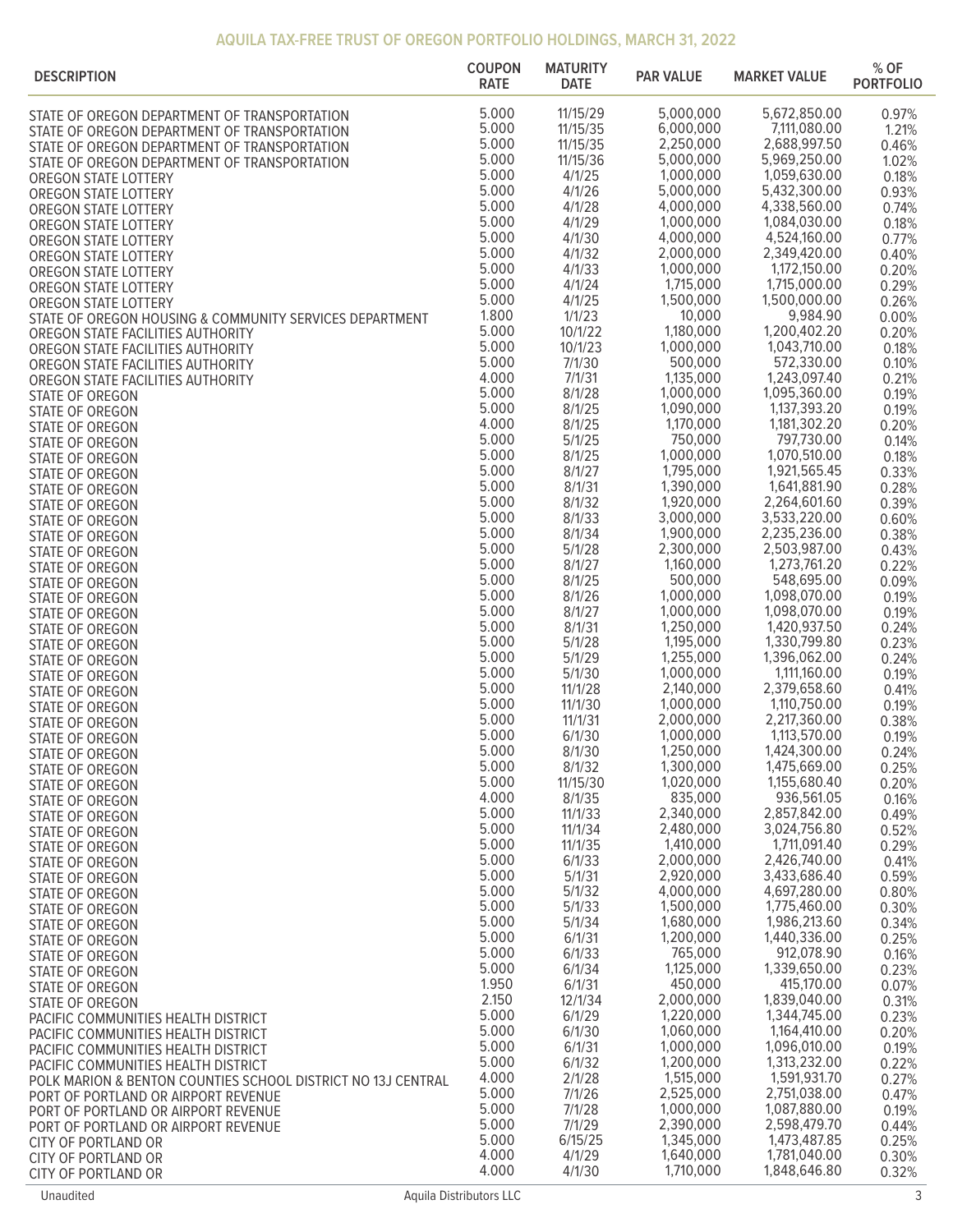| <b>DESCRIPTION</b>                                                                                                        | <b>COUPON</b><br><b>RATE</b> | <b>MATURITY</b><br><b>DATE</b> | <b>PAR VALUE</b>       | <b>MARKET VALUE</b>          | % OF<br><b>PORTFOLIO</b> |
|---------------------------------------------------------------------------------------------------------------------------|------------------------------|--------------------------------|------------------------|------------------------------|--------------------------|
| <b>CITY OF PORTLAND OR</b>                                                                                                | 4.000                        | 4/1/31                         | 1,775,000              | 1,917,177.50                 | 0.33%                    |
| CITY OF PORTLAND OR SEWER SYSTEM REVENUE                                                                                  | 4.000                        | 3/1/33                         | 2,500,000              | 2,795,550.00                 | 0.48%                    |
| CITY OF PORTLAND OR SEWER SYSTEM REVENUE                                                                                  | 5.000                        | 10/1/25                        | 2,000,000              | 2,148,880.00                 | 0.37%                    |
| CITY OF PORTLAND OR SEWER SYSTEM REVENUE                                                                                  | 5.000                        | 6/1/28                         | 3,500,000              | 3,811,465.00                 | 0.65%                    |
| CITY OF PORTLAND OR SEWER SYSTEM REVENUE                                                                                  | 5.000                        | 6/1/26                         | 2,000,000              | 2,182,480.00                 | 0.37%                    |
| CITY OF PORTLAND OR SEWER SYSTEM REVENUE                                                                                  | 5.000                        | 6/1/27                         | 2,000,000              | 2,181,180.00                 | 0.37%                    |
| CITY OF PORTLAND OR SEWER SYSTEM REVENUE                                                                                  | 4.500                        | 5/1/31                         | 5,405,000              | 5,883,234.40                 | 1.00%                    |
| CITY OF PORTLAND OR SEWER SYSTEM REVENUE                                                                                  | 5.000                        | 3/1/32                         | 6,355,000              | 7,560,225.75                 | 1.29%                    |
| CITY OF PORTLAND OR SEWER SYSTEM REVENUE                                                                                  | 5.000                        | 3/1/33                         | 2,000,000              | 2,367,900.00                 | 0.40%                    |
| CITY OF PORTLAND OR SEWER SYSTEM REVENUE<br>CITY OF PORTLAND OR                                                           | 5.000<br>5.000               | 3/1/34<br>6/15/22              | 1,000,000<br>1,600,000 | 1,182,540.00                 | 0.20%<br>0.28%           |
| <b>CITY OF PORTLAND OR</b>                                                                                                | 5.000                        | 6/15/23                        | 1,830,000              | 1,612,640.00<br>1,841,986.50 | 0.31%                    |
| CITY OF PORTLAND OR WATER SYSTEM REVENUE                                                                                  | 5.000                        | 10/1/23                        | 2,000,000              | 2,064,400.00                 | 0.35%                    |
| CITY OF PORTLAND OR WATER SYSTEM REVENUE                                                                                  | 5.000                        | 5/1/27                         | 3,230,000              | 3,431,455.10                 | 0.59%                    |
| CITY OF PORTLAND OR WATER SYSTEM REVENUE                                                                                  | 5.000                        | 5/1/31                         | 2,590,000              | 3,085,052.60                 | 0.53%                    |
| CITY OF PORTLAND OR WATER SYSTEM REVENUE                                                                                  | 5.000                        | 5/1/32                         | 2,000,000              | 2,378,840.00                 | 0.41%                    |
| CITY OF PORTLAND OR WATER SYSTEM REVENUE                                                                                  | 5.000                        | 5/1/33                         | 2,000,000              | 2,374,920.00                 | 0.41%                    |
| CITY OF PORTLAND OR WATER SYSTEM REVENUE                                                                                  | 4.000                        | 5/1/33                         | 5,000,000              | 5,609,800.00                 | 0.96%                    |
| CITY OF REDMOND OR                                                                                                        | 5.000                        | 6/1/23                         | 735,000                | 738,866.10                   | 0.13%                    |
| CITY OF REDMOND OR                                                                                                        | 5.000                        | 6/1/34                         | 1,140,000              | 1,328,259.60                 | 0.23%                    |
| ROGUE COMMUNITY COLLEGE DISTRICT                                                                                          | 4.000                        | 6/15/29                        | 1,375,000              | 1,470,658.75                 | 0.25%                    |
| CITY OF SALEM OR WATER & SEWER REVENUE                                                                                    | 5.000                        | 6/1/25                         | 3,500,000              | 3,828,335.00                 | 0.65%                    |
| CITY OF SEASIDE OR WASTEWATER SYSTEM REVENUE<br>CITY OF TIGARD OR WATER REVENUE                                           | 4.250<br>5.000               | 7/1/26<br>8/1/24               | 1,000,000<br>2,565,000 | 1,001,480.00<br>2,598,062.85 | 0.17%<br>0.44%           |
| TILLAMOOK & YAMHILL COUNTIES SCH DIST NO 101 NESTUCCA VALLEY                                                              | 5.000                        | 6/15/31                        | 1,275,000              | 1,481,142.00                 | 0.25%                    |
| TRI-COUNTY METROPOLITAN TRANSPORTATION DISTRICT OF OREGON                                                                 | 5.000                        | 9/1/25                         | 1,000,000              | 1,102,440.00                 | 0.19%                    |
| TRI-COUNTY METROPOLITAN TRANSPORTATION DISTRICT OF OREGON                                                                 | 5.000                        | 9/1/29                         | 2,010,000              | 2,211,723.60                 | 0.38%                    |
| TRI-COUNTY METROPOLITAN TRANSPORTATION DISTRICT OF OREGON                                                                 | 5.000                        | 9/1/28                         | 1,890,000              | 2,124,397.80                 | 0.36%                    |
| TRI-COUNTY METROPOLITAN TRANSPORTATION DISTRICT OF OREGON                                                                 | 5.000                        | 9/1/30                         | 3,975,000              | 4,469,768.25                 | 0.76%                    |
| TRI-COUNTY METROPOLITAN TRANSPORTATION DISTRICT OF OREGON                                                                 | 5.000                        | 10/1/27                        | 1,100,000              | 1,252,845.00                 | 0.21%                    |
| TRI-COUNTY METROPOLITAN TRANSPORTATION DISTRICT OF OREGON                                                                 | 5.000                        | 10/1/30                        | 2,000,000              | 2,301,040.00                 | 0.39%                    |
| TRI-COUNTY METROPOLITAN TRANSPORTATION DISTRICT OF OREGON                                                                 | 5.000                        | 9/1/31                         | 1,000,000              | 1,148,290.00                 | 0.20%                    |
| TRI-COUNTY METROPOLITAN TRANSPORTATION DISTRICT OF OREGON                                                                 | 5.000                        | 9/1/33                         | 500,000                | 611,430.00                   | 0.10%                    |
| TRI-COUNTY METROPOLITAN TRANSPORTATION DISTRICT OF OREGON                                                                 | 5.000                        | 9/1/34                         | 750,000                | 915,907.50                   | 0.16%                    |
| TRI-COUNTY METROPOLITAN TRANSPORTATION DISTRICT OF OREGON                                                                 | 5.000<br>4.000               | 9/1/35<br>6/1/30               | 1,000,000<br>475,000   | 1,219,810.00                 | 0.21%<br>0.09%           |
| CITY OF TROUTDALE OR<br>CITY OF TROUTDALE OR                                                                              | 4.000                        | 6/1/31                         | 535,000                | 533,581.75<br>606,219.20     | 0.10%                    |
| TUALATIN HILLS PARK & RECREATION DISTRICT                                                                                 | 5.000                        | 6/1/23                         | 3,480,000              | 3,615,894.00                 | 0.62%                    |
| <b>TUALATIN HILLS PARK &amp; RECREATION DISTRICT</b>                                                                      | 5.000                        | 6/1/24                         | 4,725,000              | 5,042,094.75                 | 0.86%                    |
| <b>TUALATIN HILLS PARK &amp; RECREATION DISTRICT</b>                                                                      | 5.000                        | 6/1/26                         | 2,775,000              | 3,035,322.75                 | 0.52%                    |
| UMATILLA COUNTY SCHOOL DISTRICT NO 8R HERMISTON                                                                           | 5.000                        | 6/15/30                        | 2,750,000              | 3,317,050.00                 | 0.57%                    |
| UNION COUNTY SCHOOL DISTRICT NO 1 LA GRANDE                                                                               | 5.000                        | 6/15/27                        | 1,000,000              | 1,094,600.00                 | 0.19%                    |
| WARM SPRINGS RESERVATION CONFEDERATED TRIBE                                                                               | 5.000                        | 11/1/32                        | 500,000                | 573,340.00                   | 0.10%                    |
| WARM SPRINGS RESERVATION CONFEDERATED TRIBE                                                                               | 5.000                        | 11/1/33                        | 1,000,000              | 1,145,190.00                 | 0.20%                    |
| WARM SPRINGS RESERVATION CONFEDERATED TRIBE                                                                               | 5.000                        | 11/1/34                        | 500,000                | 572,000.00                   | 0.10%                    |
| WASHINGTON CLACKAMAS & YAMHILL COUNTIES SCH DISTRICT NO 88J                                                               | 5.000                        | 6/15/29                        | 2,785,000              | 3,188,100.90                 | 0.54%                    |
| WASHINGTON CLACKAMAS & YAMHILL COUNTIES SCH DISTRICT NO 88J<br>WASHINGTON & CLACKAMAS COS SCH DIST NO 23J TIGARD-TUALATIN | 5.000<br>5.000               | 6/15/29<br>6/15/30             | 2,000,000<br>2,405,000 | 2,330,400.00<br>2,728,953.50 | 0.40%<br>0.47%           |
| WASHINGTON & CLACKAMAS COS SCH DIST NO 23J TIGARD-TUALATIN                                                                | 5.000                        | 6/15/31                        | 1,000,000              | 1,185,790.00                 | 0.20%                    |
| WASHINGTON & CLACKAMAS COS SCH DIST NO 23J TIGARD-TUALATIN                                                                | 5.000                        | 6/15/32                        | 1,000,000              | 1,184,110.00                 | 0.20%                    |
| WASHINGTON & MULTNOMAH COUNTIES SCH DIST NO 48J BEAVERTON                                                                 | 4.000                        | 6/15/23                        | 2,275,000              | 2,288,945.75                 | 0.39%                    |
| WASHINGTON & MULTNOMAH COUNTIES SCH DIST NO 48J BEAVERTON                                                                 | 4.000                        | 6/15/24                        | 5,290,000              | 5,322,427.70                 | 0.91%                    |
| WASHINGTON & MULTNOMAH COUNTIES SCH DIST NO 48J BEAVERTON                                                                 | 4.000                        | 6/15/25                        | 2,750,000              | 2,766,857.50                 | 0.47%                    |
| WASHINGTON & MULTNOMAH COUNTIES SCH DIST NO 48J BEAVERTON                                                                 | 5.000                        | 6/15/29                        | 1,845,000              | 1,968,947.10                 | 0.34%                    |
| WASHINGTON & MULTNOMAH COUNTIES SCH DIST NO 48J BEAVERTON                                                                 | 5.000                        | 6/15/25                        | 3,000,000              | 3,201,540.00                 | 0.55%                    |
| WASHINGTON & MULTNOMAH COUNTIES SCH DIST NO 48J BEAVERTON                                                                 | 5.000                        | 6/15/28                        | 3,000,000              | 3,201,540.00                 | 0.55%                    |
| WASHINGTON & MULTNOMAH COUNTIES SCH DIST NO 48J BEAVERTON                                                                 | 5.000                        | 6/15/27                        | 1,500,000              | 1,715,520.00                 | 0.29%                    |
| WASHINGTON & MULTNOMAH COUNTIES SCH DIST NO 48J BEAVERTON                                                                 | 5.000                        | 6/15/35                        | 2,400,000              | 2,709,456.00                 | 0.46%                    |
| HILLSBORO SCHOOL DISTRICT NO 1J<br>HILLSBORO SCHOOL DISTRICT NO 1J                                                        | 4.000<br>5.000               | 6/15/25<br>6/15/30             | 1,535,000<br>3,105,000 | 1,544,409.55<br>3,551,126.40 | 0.26%<br>0.61%           |
| HILLSBORO SCHOOL DISTRICT NO 1J                                                                                           | 5.000                        | 6/15/31                        | 2,110,000              | 2,406,455.00                 | 0.41%                    |
| HILLSBORO SCHOOL DISTRICT NO 1J                                                                                           | 4.000                        | 6/15/32                        | 1,750,000              | 1,961,645.00                 | 0.33%                    |
| HILLSBORO SCHOOL DISTRICT NO 1J                                                                                           | 4.000                        | 6/15/33                        | 2,175,000              | 2,433,825.00                 | 0.42%                    |
| YAMHILL COUNTY SCHOOL DISTRICT NO 8 DAYTON                                                                                | 5.000                        | 6/15/32                        | 1,045,000              | 1,232,828.30                 | 0.21%                    |
| YAMHILL COUNTY SCHOOL DISTRICT NO 8 DAYTON                                                                                | 5.000                        | 6/15/33                        | 1,080,000              | 1,272,186.00                 | 0.22%                    |
| YAMHILL COUNTY SCHOOL DISTRICT NO 8 DAYTON                                                                                | 5.000                        | 6/15/34                        | 900,000                | 1,058,337.00                 | 0.18%                    |
| YAMHILL CLACKAMAS & WASHINGTON COS SCH DIST NO 29J NEWBERG                                                                | 4.000                        | 6/15/32                        | 1,000,000              | 1,132,400.00                 | 0.19%                    |
| YAMHILL CLACKAMAS & WASHINGTON COS SCH DIST NO 29J NEWBERG                                                                | 4.000                        | 6/15/33                        | 3,210,000              | 3,619,563.90                 | 0.62%                    |
| YAMHILL CLACKAMAS & WASHINGTON COS SCH DIST NO 29J NEWBERG                                                                | 4.000                        | 6/15/34                        | 4,565,000              | 5,120,332.25                 | 0.87%                    |